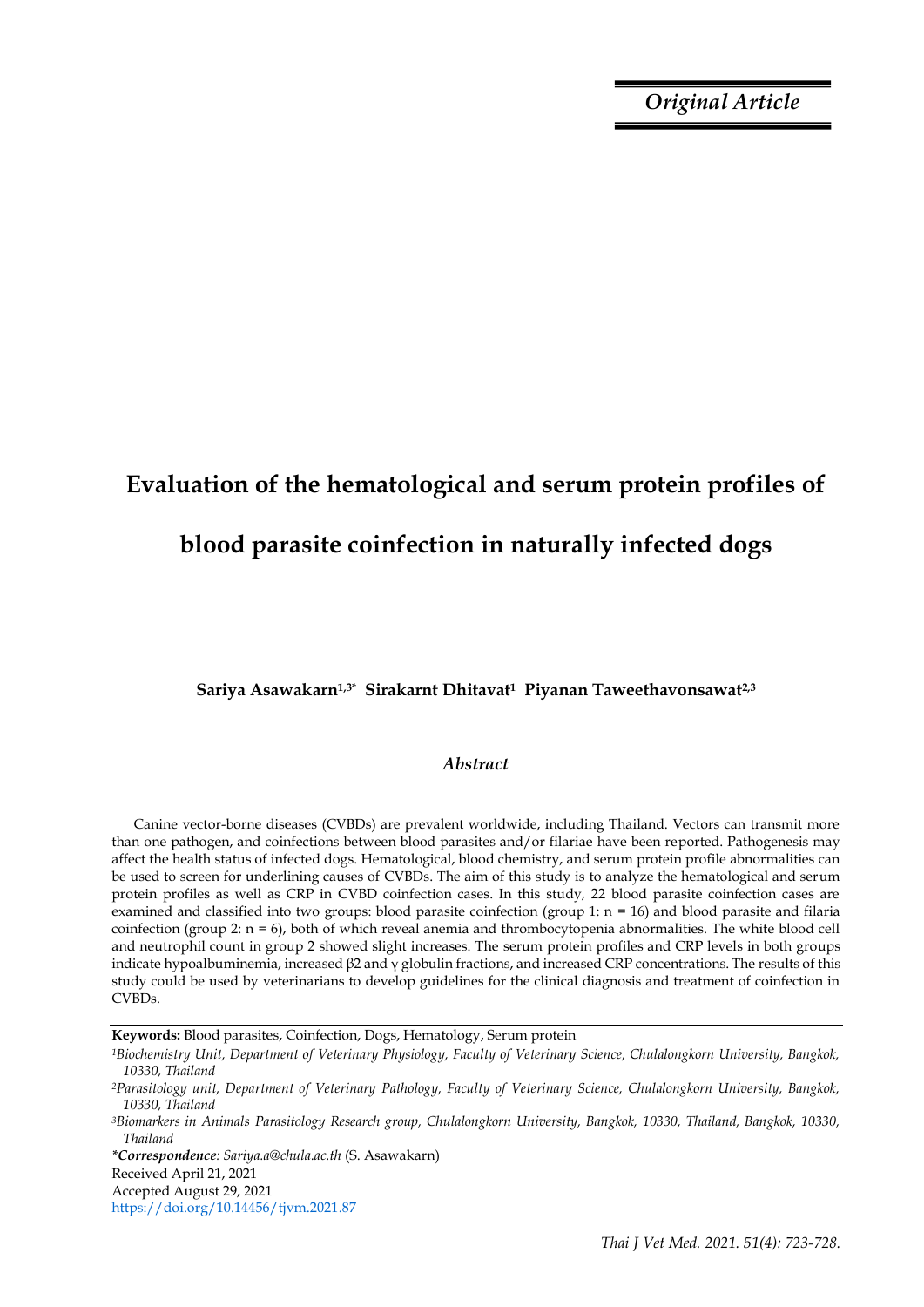#### *Introduction*

Canine vector-borne diseases (CVBDs) are widely distributed throughout the world, and especially prevalent in tropical climates, where the conditions are ideal for the development of tick and mosquito populations. Many countries have reported CVBDs, including Thailand (Rucksaken *et al*., 2019; Thongsahuan *et al*., 2020). *Rhipicephalus sanguineus*  (*sensu lato*), a brown dog tick, plays a crucial role in blood parasite transmission, while filarial worms are transmitted by mosquitoes such as *Mansonia, Anopheles, Culex,* and *Aedes* (Shaw *et al*., 2001; Tiawsirisup *et al*., 2010). Vectors are able to transmit more than one pathogen, and coinfections among blood parasites or blood parasites and filariae have been reported such as *Ehrlichia canis (E. canis)* and *Babesia vogeli (B. vogeli)* (Rawangchue and Sungpradit, 2020), *E. canis* and *Hepatozoon canis (H. canis)* (Tsachev *et al*., 2008), *Dirofilaria immitis (D. immitis), E. canis* and *Babesia canis (B. canis)* (Niwetpathomwat *et al*., 2006), *Anaplasma platys (A. platys),* and *E. canis* and *B. canis* (Lara and Conan, 2020). In Thailand, the prevalence of coinfection between *E. canis* and *B. vogeli* in Maha Sarakham Province is 2.5% (Piratae *et al*., 2015). In Bangkok, the prevalence of *dirofilariasis* and *ehrlichiosis*, *dirofilariasis* and *hepatozoonosis*, and *dirofilariasis*, *ehrlichiosis*, and *babesiosis* equates to 4, 0.4, and 0.8%, respectively (Niwetpathomwat *et al*., 2006). These CVBDs present with various clinical signs and pathology, for example: anorexia, lethargy, pale mucous membranes, fever, and hemolymphatic issues (Thongsahuan *et al*., 2020).

The evaluation of hematological alterations is important in the routine laboratory testing of many diseases and infections, including bacteria, rickettsia, mycoplasma, and protozoa. Abnormalities in hematological profiles can also be used to screen for underlying blood parasitic infection, including ehrlichiosis, babesiosis, hepatozoonosis, and anaplasmosis. Single blood parasite and filariae infections have been frequently reported in Thailand, while a lack of information exists on the hematological profiles in relation to CVBD coinfection.

In addition, the measurement of serum protein may be important to the detection, diagnosis, and health status monitoring of various diseases and pathological processes. Serum protein electrophoresis profiles (SPEPs) are used in clinical practice to identify patients with serum protein disorders, including single infection blood parasites such as *E. canis, B. canis*, *H. canis*, and *Anaplasma phagocytophilum* (Harrus *et al*., 1996; Paiz *et al*., 2016; Ravnik *et al*., 2014; Tóthová *et al*., 2020). It is an inexpensive and easy-to-perform screening procedure, whereby canine serum proteins are separated into five or six bands, including albumin, α1 globulin, α2 globulin, β globulin, and γ globulin in agarose gel electrophoresis. The β globulin fraction can be separated into β1 globulin and β2 globulin (Tóthová *et al*., 2016). Previous studies have reported single blood parasite infections such as babesiosis, ehrlichiosis, and hepatozoonosis (Harrus *et al*., 1996; Tóthová *et al*., 2020). Unfortunately, little information is available on serum protein electrophoresis in blood

parasite coinfection and blood parasite and filaria coinfection.

Acute phase proteins (APPs) are useful markers for stratification of the acute phase response (Schmidt and Eckersall, 2015). The acute phase response is an innate host defense mechanism, occurring during the early stages of infection, tissue injury, or immunological disorders. During an acute phase response, the serum APPs are changed in response to cytokines such as interleukin-1 (IL-1), IL-6, and the tumor necrosis factor alpha (TNF-α) (Cerón and Eckersall, 2005). The CRP is one such APP and synthesized by hepatocytes, macrophages, endothelial cells, lymphocytes, adipocytes, and smooth muscle cells. The CRP is a major APP in dogs and part of the *γ*-globulin fraction. The CRP concentration is used as a predictive marker for disease risk and monitoring the response to treatment (Sproston and Ashworth, 2018).

There are insufficient data on hematological profiles, SPEPs, and the CRP of CVBD coinfection. The aim of this study is to determine the hematological profiles, SPEPs, and CRP concentrations in dogs coinfected with various blood parasites and/or filariae.

#### *Materials and Methods*

*Blood sample collection and diagnosis of blood parasites and filariae:* The protocol compiled for the care of animals in this study has been approved by Chulalongkorn University Animal Committee (Approval No. 1931052). The canine blood samples were collected from small animal hospitals and clinics in Bangkok and its vicinity from October 2019 to October 2020. Samples were collected in EDTA and serum collection tubes, with blood parasite infections confirmed by the buffy coat thin blood smear and polymerase chain reaction (PCR) techniques (Rucksaken *et al*., 2019). The 22 cases with naturally infected CVBD coinfection (n = 22) were classified into two groups: group 1 blood parasite coinfection  $(n = 16)$ consisting of *B. canis* and *E. canis* (n = 12), *H. canis* and *E. canis* (n = 1), *H. canis, B. canis,* and *E. canis* (n = 1), *A. platys* and *E. canis* (n = 2); and group 2 blood parasite and filaria coinfection (n=6) consisting of *D. immitis*  and *E. canis* (n = 1), *Brugia pahangi (B. pahangi)* and *E. canis* (n = 1), *D. immitis* and *H. canis* (n = 3), and *B. pahangi* and *B. canis* (n = 1). The criteria for normality were healthy dogs with no clinical signs of blood parasite infection. Blood chemistry profiles of normal dogs (n=6) were in the normal range. All serum samples were kept at -20 ºC until analysis.

*Hematology, blood chemistry, and serum protein determination:* The hematology and blood chemistry of all coinfected samples were measured using automated analyzers (the Sysmex XN-10 hematology and Olympus AU400 clinical chemistry analyzers). The hematological and blood chemistry profiles were recorded and analyzed, consisting of red blood cell (RBC) count, hemoglobin (Hb), hematocrit (Hct), mean corpuscular volume (MCV), mean corpuscular hemoglobin (MCH), MCH concentration (MCHC), red blood cell distribution width (RDW), white blood cell (WBC) count, platelets, WBC differential count, alanine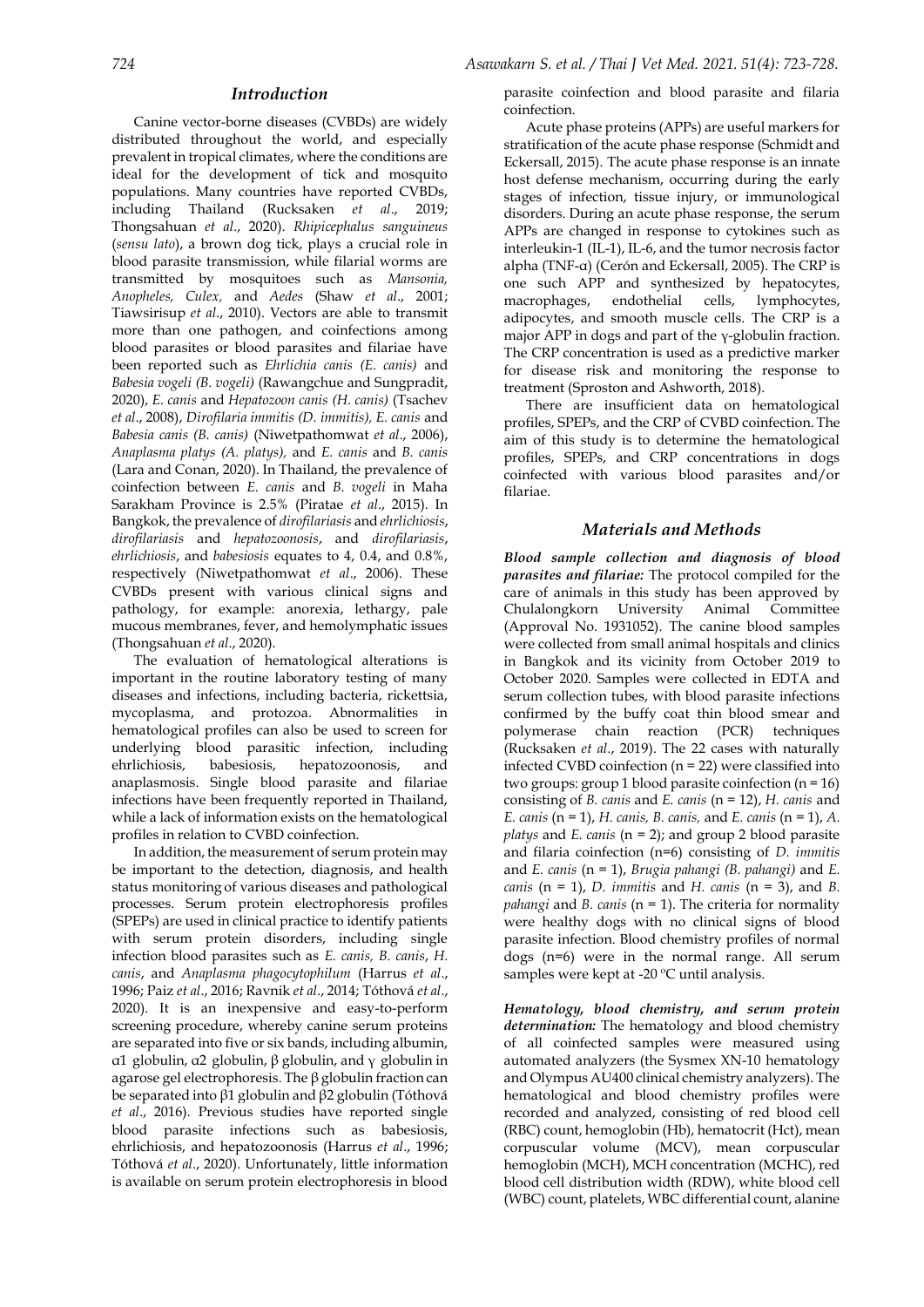aminotransferase (ALT), and creatinine. The total protein was determined by the Biuret colorimetric test (Human®, Wiesbaden, Germany). All serum samples were separated using agarose gel electrophoretic techniques (SPIFE® split beta SPE kit, Helena Laboratories, TX, USA). Twenty microliters of serum samples were placed in each well and electrophoresis performed at 400 volts for six minutes. The gel was predried at 53 °C for 12 minutes, stained with an acid blue solution, and destained in a citric acid solution. All steps were performed by an automated machine (Spife®3000, Helena Laboratories). The band density of the serum proteins was measured and analyzed using the QuickScan Touch program (Helena Laboratories).

*Laboratory measurements of CRP concentrations:* The positively coinfected serums were determined for CRP concentrations by fluorescent immunoassay (Vcheck Canine CRP 2.0 test kit, Bionote, South Korea). Five microliters of each sample were diluted in a diluent buffer from the test kit. One hundred microliters were mixed and added to the test device. The CRP concentration was displayed on the screen after five minutes, with CRP concentration above 30 mg/L considered abnormal.

*Statistical analysis:* The SPEPs data in both coinfection groups were compared with normal dog  $(n = 6)$  values using the paired T-test. Significance was set at *P* < 0.05.

The results of the hematological profiles, blood chemistry, total protein, albumin, α1-, α2, β1-, β2-, γglobulin, and A/G ratio in CVBD coinfections are presented in Tables 1 to 3. The hematological profiles and blood chemistry results for the two groups of CVBD coinfections indicated anemia and thrombocytopenia. In group 2, the average WBC and neutrophil counts showed slight increases and high ALT levels.

The total protein, albumin, α1-, α2-,  $β1$ -,  $β2$ , γglobulin levels, and A/G ratio were compared between CVBD coinfections and normal dogs. The results for the total protein level indicated that two groups of CVBD coinfections were significantly higher than normal but exhibited lower A/G ratios. The results for albumin in both groups indicated lower than normal levels. The globulin level of both groups was higher than normal, especially the β2- and γglobulin fractions. Moreover, in group 2, especially in *B. pahangi* and *E. canis* coinfection and *B. pahangi* and *B. canis* coinfection, a higher α2-globulin level than normal was exhibited. The SPEPs were determined by agarose gel electrophoresis, with the representative electrophoretograms presented in Figure 1. The average CRP levels in both groups were 132.46 and 77.23 mg/L, respectively. Most CVBD coinfection cases showed higher than normal CRP levels.

**Table 1** Results of hematological profiles, ALT, and creatinine in dogs with CVBD coinfection (mean ± SEM).

| Parameters     | Units                       | <b>Blood parasite</b><br>coinfection (n=16) | Blood parasite and<br>filaria coinfection (n=6) | Reference range<br>(Kaneko, 1997; Latimer,<br>2011) |
|----------------|-----------------------------|---------------------------------------------|-------------------------------------------------|-----------------------------------------------------|
| <b>RBC</b>     | $106$ cells/mm <sup>3</sup> | $4.388 \pm 0.4334$                          | $3.717 \pm 0.9478$                              | $5.5 - 8.5$                                         |
| Hb             | g/dl                        | $9.638 \pm 0.8986$                          | $8.933 \pm 2.103$                               | $12 - 19$                                           |
| Hct            | %                           | $28.50 \pm 2.585$                           | $26.33 \pm 6.296$                               | $37 - 57$                                           |
| <b>MCV</b>     | $fI$ .                      | $66.18 \pm 1.249$                           | $72.25 \pm 2.792$                               | 66-77                                               |
| <b>MCH</b>     | Pg                          | $22.13 \pm 0.5296$                          | $24.17 \pm 0.5031$                              | $19.5 - 24.5$                                       |
| <b>MCHC</b>    | g/dl                        | $33.46 \pm 0.4466$                          | $33.65 \pm 0.8943$                              | $32 - 36$                                           |
| <b>RDW</b>     | $\%$                        | $14.21 \pm 0.4258$                          | $15.68 \pm 1.465$                               | $12 - 15$                                           |
| <b>WBC</b>     | cells/mm <sup>3</sup>       | $9.281 \pm 2114$                            | $17.700 \pm 4840$                               | 6,000-17,000                                        |
| Neutrophil     | cells/mm <sup>3</sup>       | $7121 \pm 1852$                             | $13085 \pm 3319$                                | 3,000-11,500                                        |
| Eosinophil     | cells/mm <sup>3</sup>       | $86.31 \pm 32.99$                           | $395.2 \pm 142.4$                               | 100-1.250                                           |
| Lymphocyte     | cells/mm <sup>3</sup>       | $1,835 \pm 296.0$                           | $3.725 \pm 1372$                                | 1,000-4,800                                         |
| Monocyte       | cells/mm <sup>3</sup>       | $230.9 \pm 51.17$                           | $393.8 \pm 172.0$                               | 150-1,480                                           |
| Platelet count | $103$ cells/mm <sup>3</sup> | $120.13 \pm 10.75$                          | $134.00 \pm 13.10$                              | 200-500                                             |
| ALT            | U/liter                     | $46.06 \pm 5.756$                           | $311.7 \pm 238.8$                               | $21 - 102$                                          |
| Creatinine     | U/liter                     | $0.9625 \pm 0.07899$                        | $1.367 \pm 0.2629$                              | $0.5 - 1.5$                                         |

**Table 2** Results for the relative concentrations of serum protein fractions (%) and albumin/globulin ratio (A/G) in dogs with CVBD coinfection (mean ± SEM). The *P* value refers to the analysis of variance significance, while n.s. is not significant. \*Significance level of the difference between normal and CVBD coinfections at *P*<0.05.

| <b>Parameters</b>   | <b>Normal</b><br>$(n = 6)$ | <b>Blood parasite</b><br>coinfection ( $n = 16$ ) | Blood parasite and filaria<br>coinfection $(n = 6)$ | P value |
|---------------------|----------------------------|---------------------------------------------------|-----------------------------------------------------|---------|
| Albumin             | $39.53 \pm 1.69$           | $28.30 \pm 2.610*$                                | $23.98 \pm 3.72^*$                                  | < 0.05  |
| α1-globulin         | $6.22 \pm 0.92$            | $5.96 \pm 0.38$                                   | $5.63 \pm 0.67$                                     | n.s.    |
| $\alpha$ 2-globulin | $6.78 \pm 1.99$            | $6.425 \pm 1.137$                                 | $8.58 \pm 2.57$                                     | n.s.    |
| $\beta$ 1-globulin  | $12.10 \pm 1.69$           | $11.11 \pm 1.42$                                  | $13.78 \pm 3.92$                                    | n.s.    |
| $\beta$ 2-globulin  | $10.00 \pm 1.81$           | $23.29 \pm 3.179*$                                | $20.52 \pm 5.69$                                    | < 0.05  |
| $\gamma$ -globulin  | $25.37 \pm 4.46$           | $22.99 \pm 2.68$                                  | $27.68 \pm 4.90$                                    | n.s.    |
| $A/G$ ratio         | $0.65 \pm 0.04$            | $0.44 \pm 0.042*$                                 | $0.32 \pm 0.06*$                                    | < 0.05  |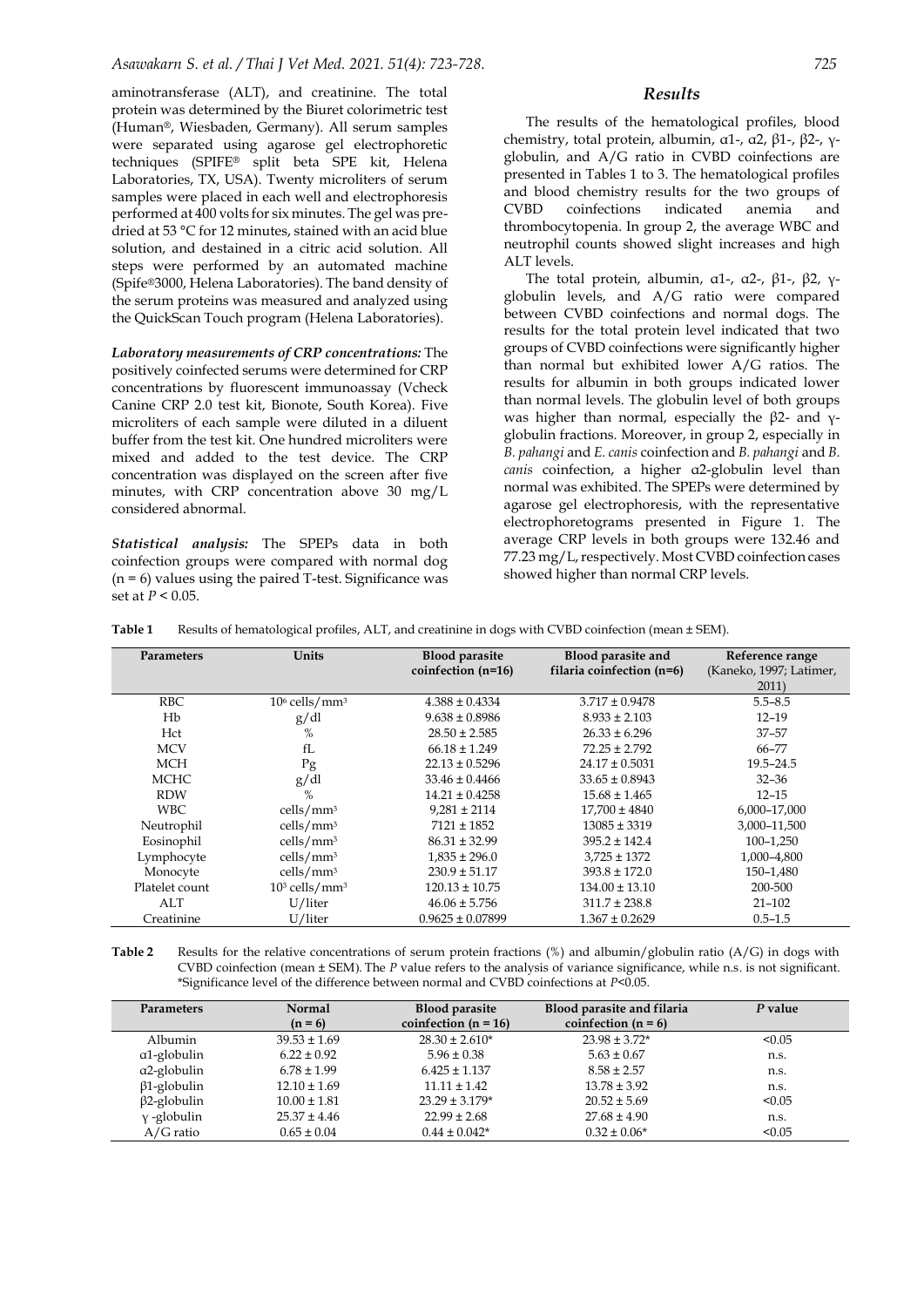**Table 3** Results for the total protein and absolute values of protein fractions (g/l) in dogs with CVBD coinfection (mean ±SEM). The *P* value refers to the analysis of variance significance, while n.s. is not significant. \*Difference in significance between normal and CVBD coinfection at *P*<0.05.

| <b>Parameters</b>  | <b>Normal</b><br>$(n = 6)$ | <b>Blood parasite</b><br>coinfection ( $n = 16$ ) | Blood parasite and filaria<br>coinfection $(n=6)$ | P value |
|--------------------|----------------------------|---------------------------------------------------|---------------------------------------------------|---------|
| Total protein      | $56.64 \pm 9.35$           | $81.49 \pm 3.96*$                                 | $86.30 \pm 7.82$ *                                | < 0.05  |
| Albumin            | $22.50 \pm 4.11$           | $24.00 \pm 1.426$                                 | $19.88 \pm 2.251$                                 | n.s.    |
| $a1$ -globulin     | $3.83 \pm 1.14$            | $4.813 \pm 0.1875$                                | $4.750 \pm 0.6021$                                | n.s.    |
| a2-globulin        | $4.33 \pm 1.96$            | $5.375 \pm 1.179$                                 | $7.900 \pm 2.771$                                 | n.s.    |
| $\beta$ 1-globulin | $7.17 \pm 1.99$            | $9.125 \pm 1.423$                                 | $11.88 \pm 4.068$                                 | n.s.    |
| $\beta$ 2-globulin | $6.17 \pm 1.96$            | $19.56 \pm 2.714*$                                | $18.37 \pm 5.178$                                 | < 0.05  |
| y-globulin         | $13.00 \pm 2.19$           | $18.75 \pm 2.454$                                 | $23.65 \pm 5.200$                                 | n.s.    |



**Figure 1** Representative serum electrophoresis profiles of dog samples with positive CVBD coinfection. (A) *B. canis* and *E. canis*; (B) *H. canis* and *E. canis*; (C) *H. canis, B. canis* and *E. canis*; (D) *A. platys* and *E. canis*; (E) *D. immitis* and *E. canis*; (F) *B. pahangi*  and *E. canis*; (G) *D. immitis* and *H. canis*; (H) *B. pahangi* and *B. canis*.

#### *Discussion*

The hematological and blood chemistry profiles benefit the diagnosis, treatment monitoring, and checking of the animal's health status. All hematological profiles of both groups in this study contained anemia and thrombocytopenia abnormalities. In a previous report, anemia and thrombocytopenia could be typically found in *E. canis, B. canis,* and *H. canis* single infections. The hematological profiles of coinfection were compared with single blood parasite infections (Rucksaken *et al*., 2019; Thongsahuan *et al*., 2020). Lower RBC, Hb, and hematocrit levels were found in three cases: *H. canis, B. canis,* and *E. canis*; *D. immitis* and *E. canis;* and *B. pahangi* and *E. canis* coinfections. Blood transfusion should be considered in some coinfection cases because more severe anemia is likely to be found in single blood parasite infections. Blood parasite infection might lead to anemia because of antibody production against erythrocytes, immune-mediated hemolytic anemia (IMHA), and bone marrow destruction, especially in the case of *E. canis* infection. Thrombocytopenia might be caused by immunologic and inflammatory mechanisms and reduced platelet lifespan, while an elevated WBC could be due to the inflammatory response (Thongsahuan *et al*., 2020). In blood parasite and filaria coinfection, the average WBC and neutrophil counts were slightly increased and had high ALT levels. In this study, *H. canis, B. canis,* and *E. canis*; *A. platys* and *E. canis*; and *D. immitis* and *H. canis* coinfections were found to have leukocytosis, neutrophilia, and lymphocytosis. In the blood chemistry profiles, the ALT levels in *B. pahangi* and *E. canis* infections showed dramatic increases. The ALT marker provides good sensitivity for liver abnormalities in dogs. In *E. canis* coinfection with *B. pahangi,* the increase in the ALT level was caused by *E. canis* pathogenesis, potentially inducing hepatitis (Mylonakis *et al.*, 2010).

The serum protein electrophoresis technique is an easy and useful method for separating and analyzing albumin and each globulin fraction. It is used in clinical medicine to aid the monitoring and diagnosis of various clinicopathological conditions such as acute and chronic inflammation, monoclonal gammopathies, nephropathy, liver disease, etc. For single blood parasite and filaria infections such as babesiosis, ehrlichiosis, hepatozoonosis, and dirofilariasis, although there are many reports on SPEPs, a lack of data exists on CVBD coinfection. The results of this study indicate a higher total protein level while the A/G ratios in all CVBDs coinfection groups were lower than normal.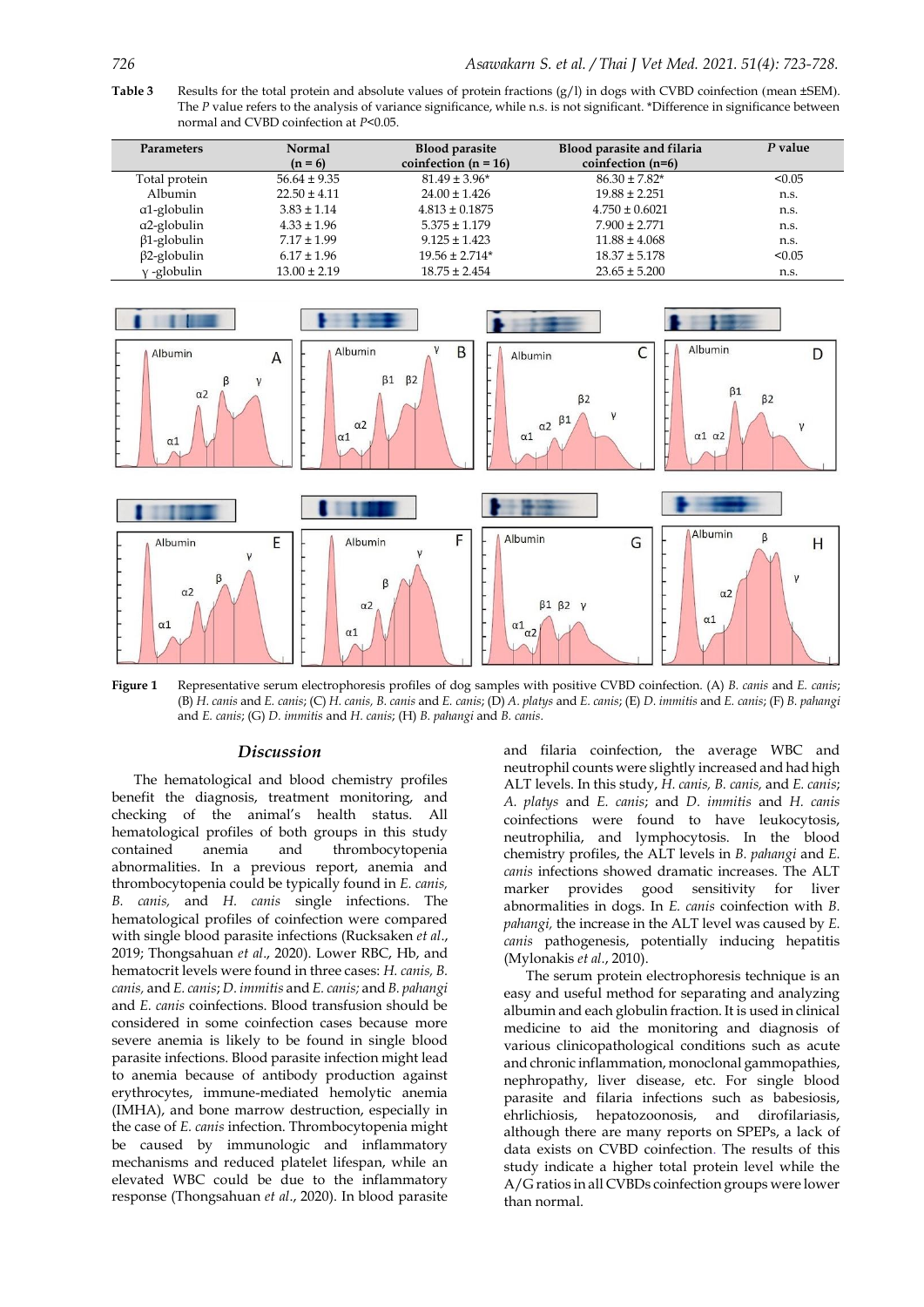Both groups exhibited significantly lower than normal albumin concentrations (%) and A/G ratios at *p*<0.05. The A/G ratio decreased due to the low level of albumin and/or high level of globulin production. The low level of albumin might be caused by cachexia, inflammation, kidney disease, or liver damage (Jania and Andraszek, 2016), while the pathology of babesiosis, hepatozoonosis, ehrlichiosis, and anaplasmosis affected the liver and/or kidney function. In a previous report, the concurrence of dirofilariasis and blood parasites increased the serum alanine aminotransferase and serum alkaline phosphatase activities which are indicative of hepatocellular damage (Niwetpathomwat *et al*., 2006). According to the results, the  $\beta$ -γ bridging pattern could be found in *H. canis* and *E. canis* coinfections. The β-γ bridging pattern is usually found in liver disease (Camus *et al*., 2010).

The globulin fractions can be separated into five bands: α1-, α2-, β1-, β2-, and γ globulin. The α fraction is the most rapidly migrating protein of all globulins, and in most species, it migrates as α1 (fast) and α2 (slow). In group 2, *B. pahangi* and *E. canis* coinfection and *B. pahangi* and *B. canis* coinfection cases exhibited higher α2-globulin levels than normal. The α2 globulin fraction consists of various APPs such as haptoglobin, α2-microglobulin, α2-macroglobulin, and ceruloplasmin (Tóthová *et al*., 2016). The haptoglobin could bind the free hemoglobin released from destructive erythrocyte with high affinity (MacKellar and Vigerust, 2016). Blood parasite pathogenesis such as *Babesia* spp*.* could invade erythrocytes causing lysis and hemolytic anemia (Akel and Mobarakai, 2017). In a human patient infected with lymphatic filariasis, the levels of plasma haptoglobulin, serum amyloid protein A, and α2-macroglobulin increases, and is associated with disease pathogenesis (Anuradha *et al*., 2012). In addition, in the case of *E. canis* infection, the levels of ceruloplasmin and haptoglobin significantly increases on days 12 and 18, respectively (Munhoz *et al.*, 2012). The significant increase in the ceruloplasmin and haptoglobin levels have been clearly identified in the canine babesiosis serum using the proteomic approach (Kuleš *et al*., 2014; Ulutas *et al*., 2005).

The β-globulin group of globular proteins is more mobile than α-globulins. Transferrin and complement are the main proteins in the β-globulin fraction. Other important proteins in this fraction are ferritin, haemopexin, and β2-microglobulin (Tóthová *et al*., 2016). At the β1-globulin level, *H.canis* and *E.canis*, *D.immitis* and *H.canis,* and *B.pahangi* and *B.canis* coinfection were found to be higher than normal. At the β2-globulin level, both groups has higher level than normal, but the blood parasite coinfection group exhibited significantly increased levels at *p*<0.05. In the case of *E. canis* infection, the ferritin and transferrin levels were higher in both acute and subclinical phases of the disease (Bottari *et al*., 2016).

The γ-globulin fraction consists of several immunoglobulins such as IgG and IgM. Immunoglobulin functions as part of the body's immune system, responding to stimulation by antigens (Tóthová *et al*., 2016). In the absolute γ-globulin concentration, most blood parasite coinfections and blood parasite and filaria coinfection showed higher

levels than normal due to the immune system. In a previous report, *B. canis* and *D. immitis* coinfections exhibited increased levels of γ-globulin (Milanović *et al*., 2017). In addition, CRP in dogs forms part of the γglobulin fraction (Jania and Andraszek, 2016). In canine filariasis and various blood parasite infections, the CRP (an APP) increases (Anuradha *et al*., 2012; Eichenberger *et al*., 2016; Ulutas *et al*., 2005). The CRP concentration in most blood parasite and/or filaria coinfection groups was found to be higher than normal. Increased immunoglobulin and CRP levels indicate a systemic infection, attempting to prevent infection and contributing toward resolution of the morbidity process.

In conclusion, coinfection in CVBD is identifiable through clinical pathological changes such as anemia, thrombocytopenia, hypoalbuminemia, increased β2 and γ globulin fractions, and an increase in CRP concentrations. The hematological profiles, serum protein profiles, and CRP level can provide a guideline for the clinical diagnosis and treatment of CVBD coinfection.

#### *Acknowledgments*

The authors would like to thank Assist. Prof. Chatree Khatiworavage for the statistical analysis and all Vet Central Lab staff for their valuable assistance.

*Funding:* The Special Task Force for Activating Research, Chulalongkorn University (STF 6401531001- 1) and Faculty of Veterinary Science, Chulalongkorn University.

#### *References*

- Akel T. Mobarakai N. 2017. Hematologic manifestations of babesiosis. Ann clin microbiol antimicrob. 16:1-7.
- Anuradha R. George P.J. Kumar N.P. Fay M.P. Kumaraswami V. Nutman T.B. Babu S. 2012. Circulating microbial products and acute phase proteins as markers of pathogenesis in lymphatic filarial disease. PLoS Pathog. 8, e1002749.
- Bottari N.B. Crivellenti L.Z. Borin-Crivellenti S. Oliveira J.R. Coelho S.B. Contin C.M. Tatsch E. Moresco R.N. Santana A.E. Tonin A.A. Tinucci-Costa M. Da Silva A.S. 2016. Iron metabolism and oxidative profile of dogs naturally infected by *Ehrlichia canis*: Acute and subclinical disease. Microb pathog. 92:26-29.
- Camus M. Krimer P. Leroy B. Almy F. 2010. Evaluation of the positive predictive value of serum protein electrophoresis beta–gamma bridging for hepatic disease in three domestic animal species. Vet pathol. 47:1064-1070.
- Cerón J.J. Eckersall P.D. Martínez‐Subiela S. 2005. Acute phase proteins in dogs and cats: current knowledge and future perspectives. Vet Clin Pathol. 34:85-99.
- Eichenberger R.M. Riond B. Willi B. Hofmann‐ Lehmann R. Deplazes P. 2016. Prognostic markers in acute Babesia canis infections. J Vet Intern Med. 30:174-182.